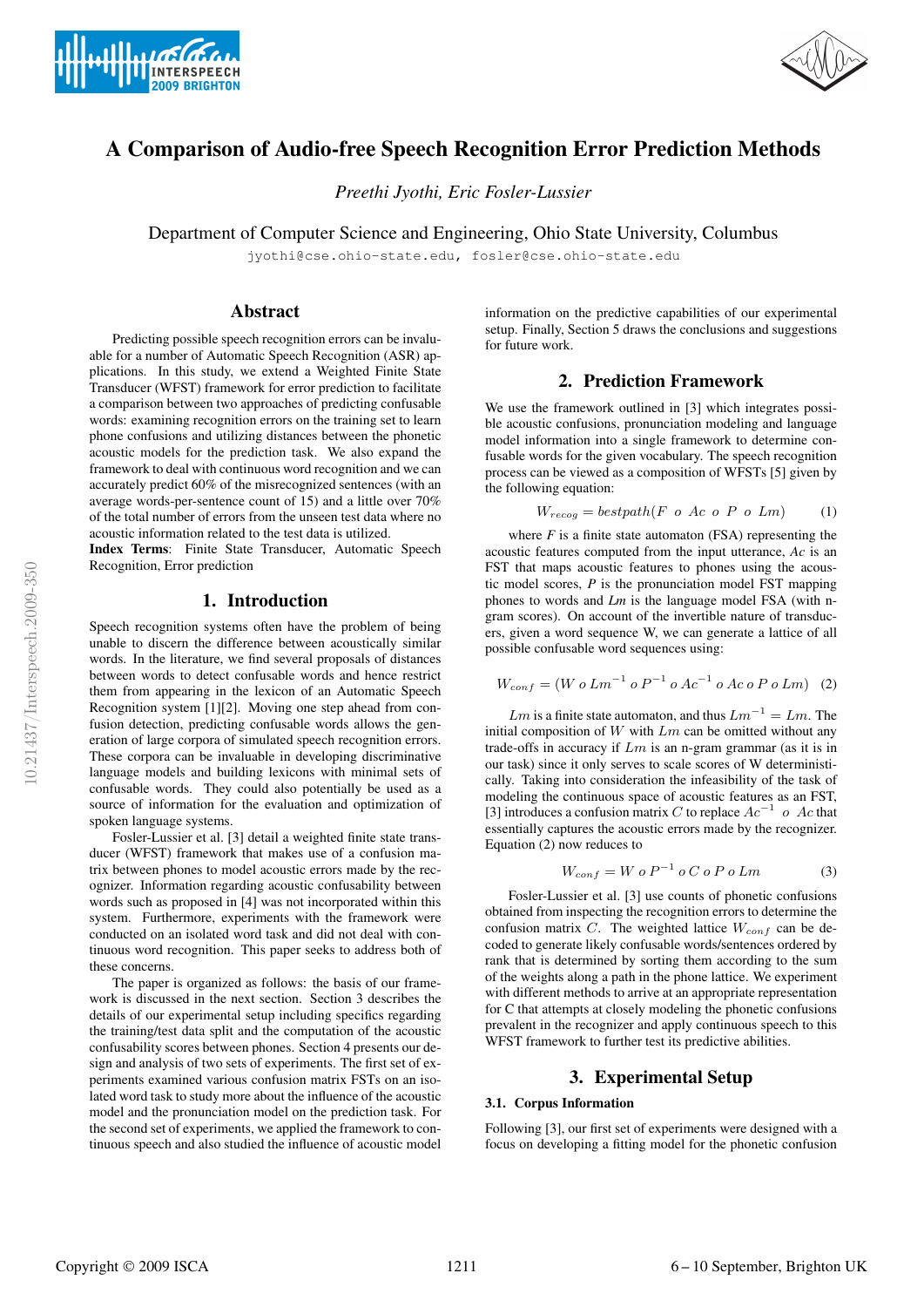| Set      | <b>Num. of Utterances</b> | Num. of Words |  |
|----------|---------------------------|---------------|--|
| Training | 60349                     | 6400          |  |
| Test     | 13889                     | 1205          |  |

Table 1: Training/Test sets for the Phonebook corpus.

matrix and thus we chose to use the NYNEX Phonebook isolated word recognition task [6] that eliminates the influence of the language model in the speech recognition pipeline. Acoustic models were developed on one portion of the corpus and testing was done on another part of the corpus with a completely disjoint vocabulary. We have used a similar partition as in [7]: we used their "small" training set for training our acoustic models and performed ASR transcription of the rest of the corpus using the Hidden Markov Model Toolkit [8] that gave a 15% word error rate (WER). This relatively high WER was a result of using the entire Phonebook vocabulary of 8000 words in the final decoding step and a uniform language model. The recognized corpus was further split into a training set and a test set of completely disjoint words that were used to build the confusion matrix and test its performance, respectively (Table 1). We performed both word recognition (using the CMU dictionary) and phone recognition (with 39 phoneme outputs) to better understand the influence of a lexicon restriction on the prediction task at hand. Section 3 talks more about the motivation behind generating recognized outputs on the word level and the phone level and how we make use of both these outputs in our experiments.

We designed a second set of experiments to evaluate the performance of the prediction framework as described in [3] when applied to a corpus of continuous speech (Wall Street Journal (WSJ0) corpus [9]). We used the WSJ0 training set containing 7236 speaker independent utterances to train our acoustic models and the WSJ0 standard 5K non-verbalized closed bigram language model to run the recognizer. To further explore the functionality of our prediction framework when used with recognizers of varying word error rates, we developed two acoustic models with the state output distributions from each of the phonetic Hidden Markov Models (HMMs) modeled as single Gaussians and 16-component Gaussian mixtures. Using each acoustic model, we then performed ASR transcription of a subset of the training set (1155 sentences with no out of vocabulary words) which was in turn used to build the confusion matrix. We tested its performance using the standard 5K nonverbalized test set (330 sentences) and obtained WERs of 15.0% and 7.1% for the recognizers with the single-Gaussian and 16- Gaussian acoustic models, respectively. The number of word errors per sentence is larger for the single-Gaussian recognizer thus making the prediction task more difficult as compared to the 16-Gaussian mixture model system. Section 4 further elaborates on the rationale for using these two recognizers.

#### 3.2. Confusion Matrix Construction

We compute an alignment between the phonetic transcriptions of the actual word in the training set and the recognized word or phones. The dynamic programming alignment approach that we implemented used substitution costs based on a phonetic distance metric determined by counting the different articulatory features between two phones. As an example alignment, the word "airspeed" recognized as "emptied"' would produce the alignment "ey:eh r:m s:p p:t iy:iy d:d." The cost of each phoneto-phone mapping in the WFST confusion matrix  $C$  was set to the negative log-likelihood of observing the confusable phone given the correct phone. Once the confusion matrix has been computed, using equation (3), one can calculate a confusable word lattice for each word/sentence in the test set.

This method of constructing the confusion matrix mainly utilizes information from the pronunciation model and not the underlying HMM topology of the word. A dissimilarity measure between phones can also be computed by calculating the distance between their HMMs [4]. The distance between two HMMs is considered to be a weighted sum of the average distance between the Gaussian Mixture Models (GMMs) of the aligned states for each alignment Q, normalized by the sum of all weights.

$$
d_{HMM}(p1, p2)
$$
\n
$$
= \begin{cases}\n\sum_{Q} P(Q) \frac{1}{L} \sum_{i=1}^{L} d_{GMM}(M_{q1i}, M_{q2i}) \\
\frac{Q}{Q} \sum_{Q} P(Q) \\
0\n\end{cases}
$$
if  $p1 \neq p2$   
if  $p1 = p2$  (4)

where  $Q$  is an alignment between the states of the HMMs of the phones p1 and p2,  $P(Q)$  is the probability of the alignment  $Q$ ,  $L$  is the length of the alignment,  $q1i$  and  $q2i$  are states of HMMs  $p1$  and  $p2$  that are aligned according to  $Q$  and  $M_{q1i}$ ,  $M_{q2i}$  are the corresponding GMMs. Specifics regarding which alignments are taken into consideration and the computation of  $P(Q)$  is detailed in [4].  $d_{GMM}(.)$  is a distance measure between two GMMs that is computed using a 0.5-weighted sum of inter-dispersions (dispersion between two different GMMs A and B is a weighted double sum over all the distances between the monomodal Gaussian distributions in both the GMMs) normalized by self-dispersions (dispersion of a GMM with itself) [10]. The distance between the monomodal Gaussian distributions could be computed using Mahalanobis, Kullback-Leibler or Bhattacharya distance measures: we found that Bhattacharya distances worked best in our experiments.

#### 4. Experimental Design and Analysis

As mentioned in Section 3, we conducted two sets of experiments to compare the performance of different representations for the confusion matrix and to evaluate the performance of this prediction framework using continuous speech.

#### 4.1. Experiments Using the Phonebook Corpus

We adopted two evaluation methods for the first set of experiments that measured statistics about the predicted rank of observed ASR errors in the test set. The first metric computes the fraction of test set errors that are recalled when a threshold of "top n" predicted errors is applied. Typically, one is interested only in the top hypotheses from the confusable word lattice and thus, we plot the trends up to the top 100 hypotheses. This evaluation method, however, does not take into account the distribution of the ranks of the words falling below the threshold of 100. The Mean Reciprocal Rank (MRR) metric counters this by computing the mean of the reciprocal ranks (inverse of the rank of the highest ranking true positive) over all the words in the test set. From Figure (1), we observe that all our experiments perform better than chance where we define random chance as choosing the top n words from a randomly ordered list of the test set vocabulary.

First, we build a confusion matrix (Exp 1: *FST-PhoneRec*) using training data obtained from the phone recognizer which outputs phone sequences free from the restrictions of dictionary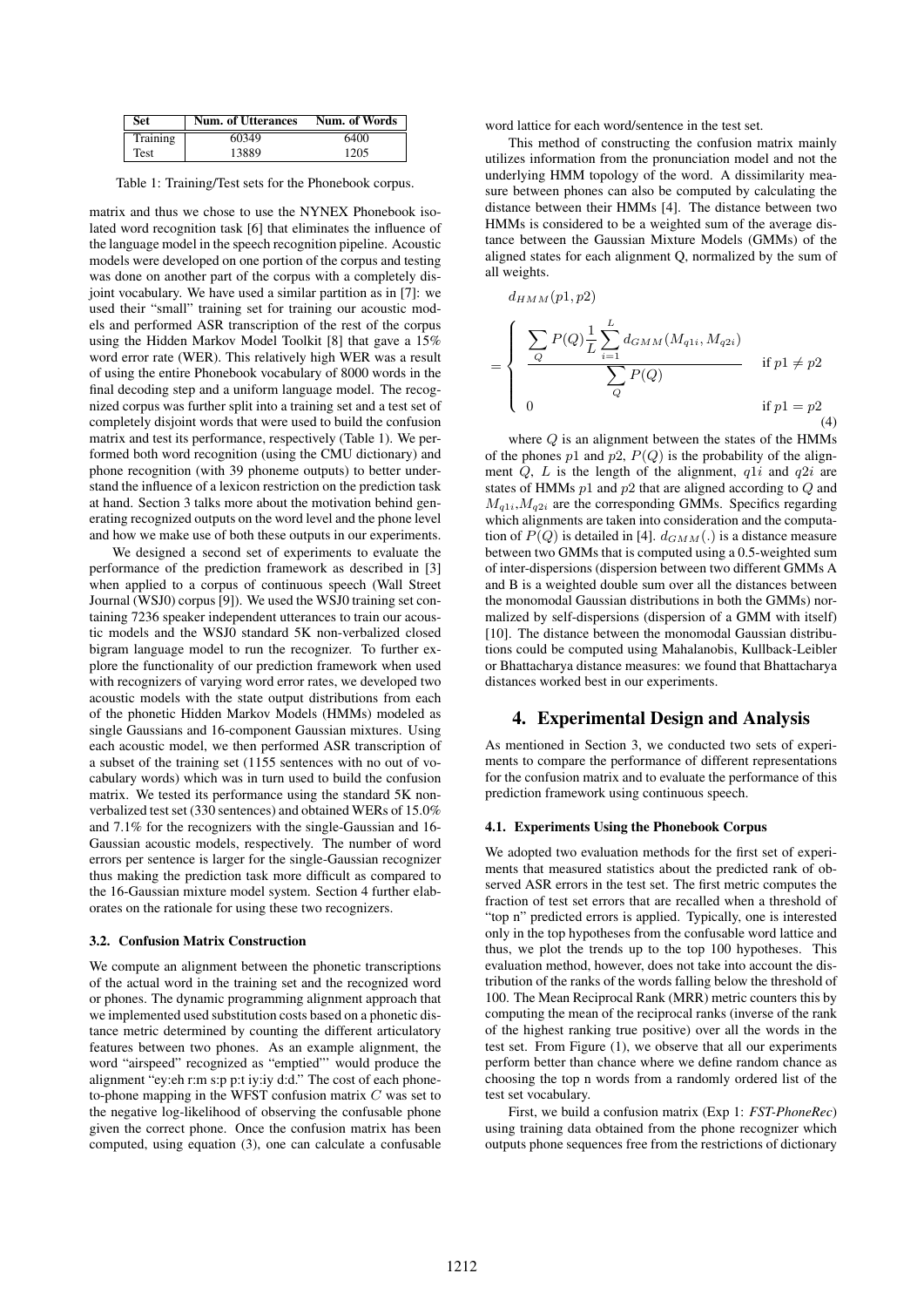

Figure 1: Recall rank of recognized errors in Phonebook corpus

entries. The second experiment uses the isolated word recognizer (described in Section 3) where phone sequences must correspond to one of the unseen words. We then build the confusion matrix based on these realized words from the recognizer (Exp 2: *FST-WordRec*). The basic difference between these two methods is the lexicon restriction.

From Figure 1, we also see that lexical restriction helps the confusion matrix generalize better by almost 10% at the threshold value of 100; this improvement is statistically significant at the  $p<0.0001$  level. Thus, we observe that the lexicon introduces restrictions which are beneficial in improving the prediction abilities of the confusion matrix.

To test the utility of building confusion matrices directly from acoustic models, we build the confusion matrix for the FST framework by setting the costs between confusable phones as the distance between the two phone HMMs (from Equation (4) – Exp 3: *FST-HMM*). Costs of the insertion and deletion alignments are taken to be the average of the HMM Bhattacharya distances between all the phones. This model is indicative of the information that is obtained from the acoustic variations in the HMM representations of the phones.

From Figure 1, we observe that *"FST-HMM"* performs significantly better than *"FST-PhoneRec"* at the p<0.005 level which further highlights the positive influence of the lexicon restriction on the quality of prediction. We also see that *"FST-WordRec"* performs significantly better than *"FST-HMM"* at



Figure 2: Recall rank of recognized sentence errors in test set (WSJ, single Gaussian system)

|            |        |        |        | Method FST-PhoneRec FST-HMM FST-WordRec FST-Words+HMM |
|------------|--------|--------|--------|-------------------------------------------------------|
| $\mid$ MRR | 0.1186 | 0.1341 | 0.1542 | 0.1671                                                |

Table 2: Mean Reciprocal Ranks of the Methods

the  $p<0.0001$  level. This suggests that the model which uses only distance measures between the acoustic models might do better if augmented with the likelihood of observing a confusable phone given the actual phone. We test this hypothesis by building a confusion matrix with its costs set to HMM distances weighted by the negative log-likelihood values from the word-based confusion matrix (Exp 4: *FST-Words+HMM*). We observe in Figure 1 that *"FST-Words+HMM"* does indeed perform better than all the other methods. The increase in fraction of errors predicted over *"FST-WordRec"* is statistically significant at the level of  $p<0.005$ . From this, we infer that *"FST-Words+HMM"* discounts phones that are close together in terms of HMM distances but not the word-based confusion matrix and retains phones which are further off in terms of HMM distances but not the word-based confusion matrix, hence improving the prediction capability of the confusion matrix.

Table 2 shows the MRRs for the different representations of the confusion matrix FST where a higher value indicates a better prediction strategy. We observe that the patterns are similar to the threshold metric: *"FST-Words+HMM"* method has the highest metric value and *"FST-PhoneRec"* has the lowest value. Thus, the MRR values reaffirm the hypotheses that we derived using the rank evaluation method.

#### 4.2. Experiments using the Wall Street Journal Corpus

The second set of experiments aim at examining the functionality of our error prediction framework in the continuous speech domain. As described in Section 2, we utilize two ASR systems of single Gaussian and 16 GMM acoustic models with varying WERs. Using recognizers with different WERs strengthens the conclusions we derive regarding the positive influence of using acoustic model information for our prediction task. Similar to the recall rank metric in Figure 1, Figures 2 and 3 show measures of how often a misrecognized sentence has a rank better than a given threshold (we use a threshold of 500 for these experiments given the longer sentence lengths).

To test the importance of using a language model in the composition step  $(Lm \text{ in Equation 3})$ , we generate confusable sentences from the resulting word lattice  $(W_{conf})$  with and



Figure 3: Recall rank of recognized sentence errors in test set (WSJ, 16 GMM system)